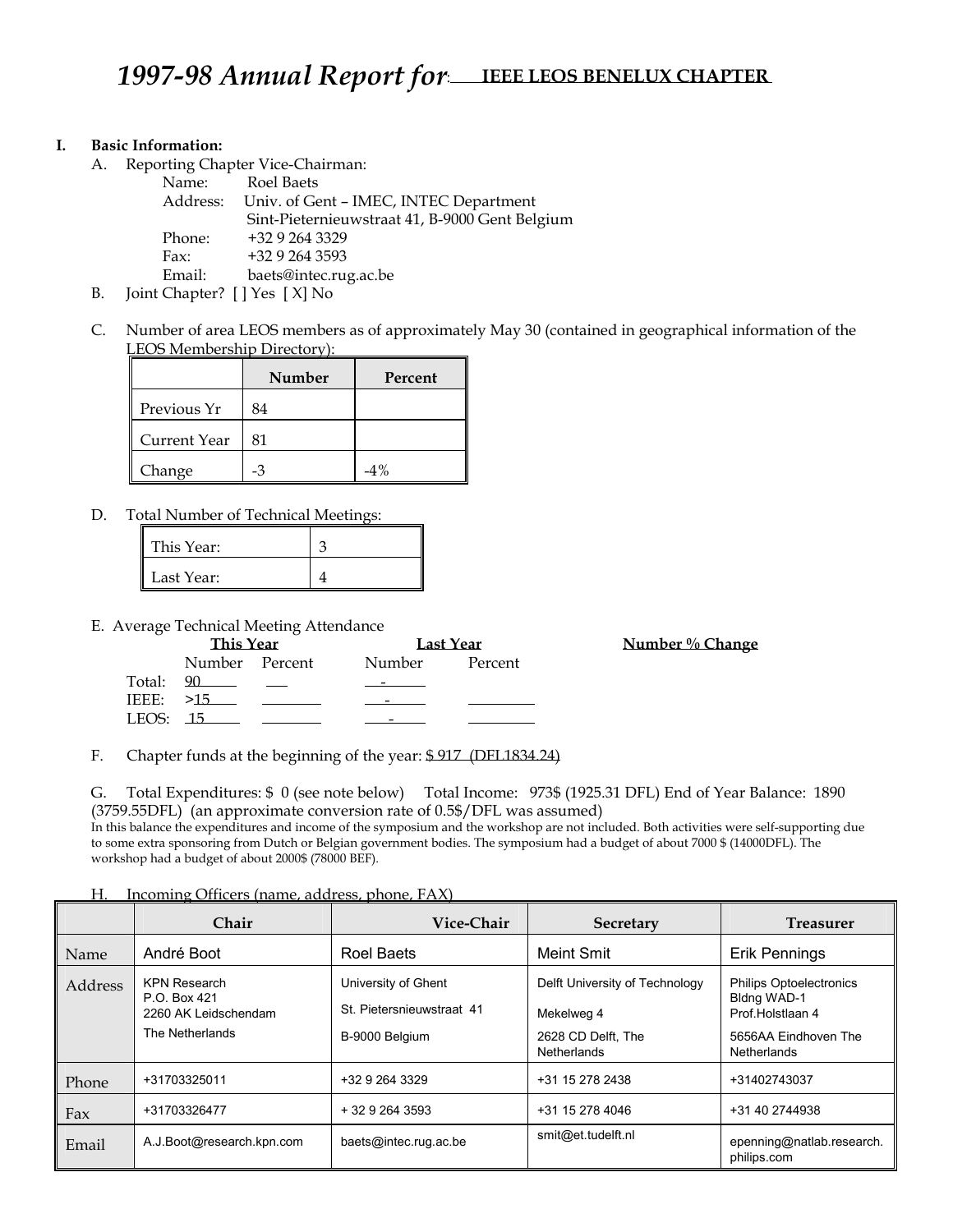|    | <b>Activity Type</b><br>(Tech Meeting,  |                                                                                                                                                | Attendance  |             |       | <b>Joint</b><br>Activity |
|----|-----------------------------------------|------------------------------------------------------------------------------------------------------------------------------------------------|-------------|-------------|-------|--------------------------|
|    | Workshop, etc)                          | Title/Speaker or Workshop Name                                                                                                                 | <b>LEOS</b> | <b>IEEE</b> | Total | Sponsors                 |
| 1. | Symposium                               | Annual Symposium of the IEEE LEOS<br>Benelux Chapter, November 26, 1997,<br>Eindhoven, The Netherlands                                         | $>25$       | >40         | 185   |                          |
| 2. | Lecture                                 | Lecture on "INTEGRATED OPTICS IN<br>PLANAR LIGHTWAVE CIRCUITS" by Dr K.<br>Okamoto from NTT on April 17, 1998 in<br>Eindhoven, The Netherlands |             |             |       |                          |
| 3. | Workshop                                | Integrated optics and passive micro-<br>optics, June 16, 1998, Brugge, Belgium                                                                 | >10         | $>15$       | 56    |                          |
| 5. |                                         |                                                                                                                                                |             |             |       |                          |
| 6. |                                         |                                                                                                                                                |             |             |       |                          |
| 7. |                                         |                                                                                                                                                |             |             |       |                          |
| 8. |                                         |                                                                                                                                                |             |             |       |                          |
| 9. |                                         |                                                                                                                                                |             |             |       |                          |
| 10 |                                         |                                                                                                                                                |             |             |       |                          |
| 11 |                                         |                                                                                                                                                |             |             |       |                          |
| 12 |                                         |                                                                                                                                                |             |             |       |                          |
|    | Average Technical<br>Meeting Attendance |                                                                                                                                                |             |             |       |                          |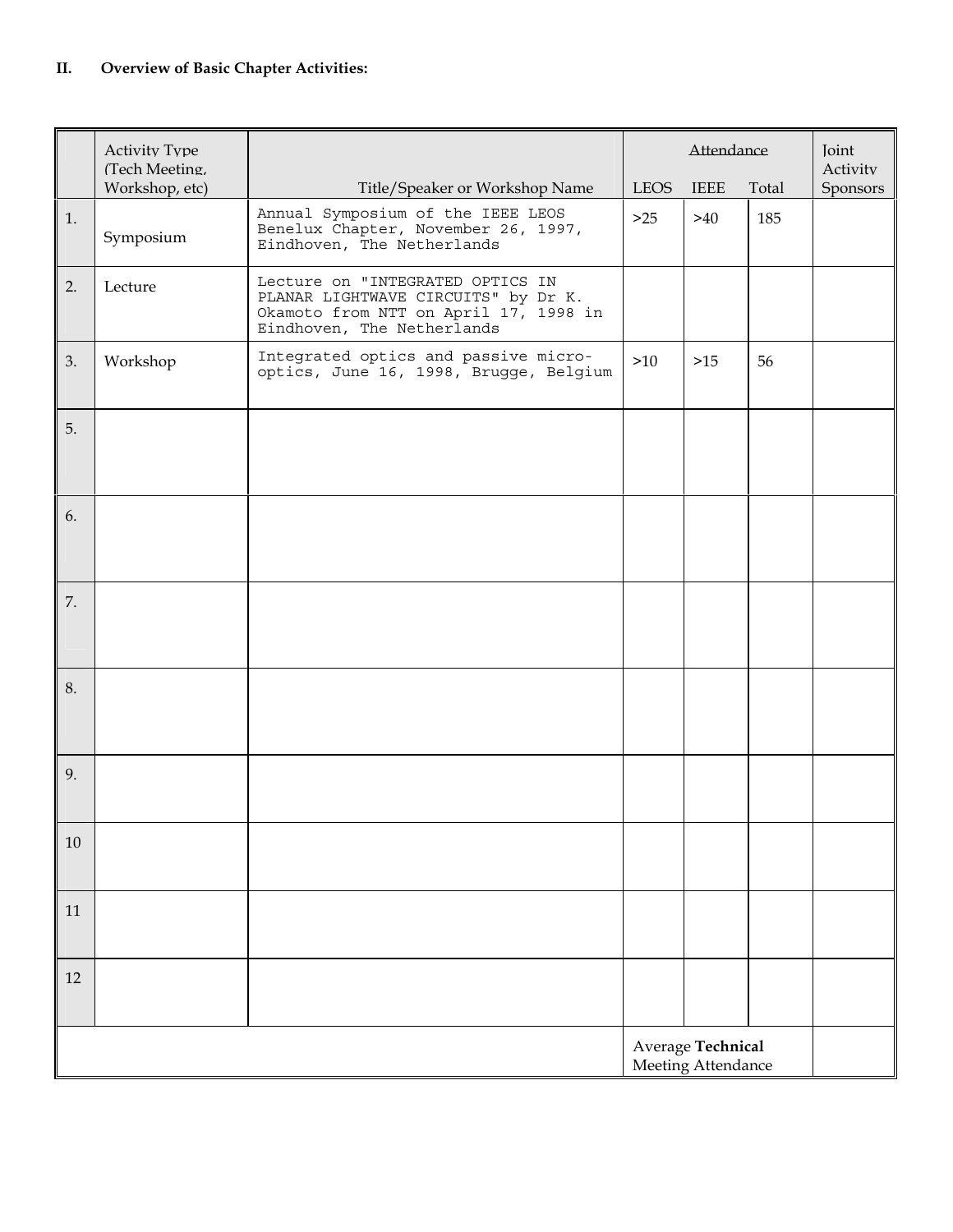## **III. List most significant chapter improvements over last year** (**Most Improved Chapter Award)**

 During 1997-1998 the chapter has continued to organize technical meetings, in particular a one-day symposium covering a broad range of LEOS topics, a one-day topical workshop and a lecture by a LEOS distinguished lecturer. For details see below.

 The newsletter editor (Chris van der Plaats, Bell-Labs, Lucent Technologies, Huizen, The Netherlands, vanderplaats@lucent.com) has kept our chapter's internet home page (http://www.cobra.tue.nl/leos/index.html) up to date with information on the IEEE/LEOS Benelux chapter, news items, conference announcements and reports, interesting links, job opportunities, etc. Furthermore, an email exploder has been established which enables easy distribution of information, like e.g. this annual report, by email to all our chapter members.

The job announcements on the LEOS Benelux website were not so much of a success. Only 3 announcements were posted during the trial period of 6 months. Main reason is that companies prefer to keep their own website with job information updated. It was therefore decided to modify the initiative and provide links to job information websites of companies and research institutes with activities in the fields of interest of LEOS. A pinboard for job announcements on the LEOS Benelux symposium was more successful. 5 jobs were advertised on one day.

 Education: The Faculty of Electrical Engineering of the Eindhoven University of Technology decided to reimburse student fees for one international society membership of any choice. For Electrical Engineering students, the choice is generally the IEEE. In that case, the Faculty reimburses the student fee for the IEEE membership plus the student fee for one IEEE Society.

Prof. Djan Khoe has informed colleagues in the Benelux and in the Region 8 about this and received positive reactions. Many professors in the Benelux and in the Region 8 are now considering to reimburse student fees, one way or another. As a result, LEOS student membership in Region 8 is clearly increasing.

 For the next IEEE-LEOS-Benelux symposium, to be held on November 26 1998 in Gent, Belgium, the plan is to offer IEEE-LEOS membership to non-member students as part of the registration fee.

### **IV. List workshops, symposia, educational programs, consulting programs, job fairs etc.** (**Most Innovative Chapter Award)**

1.

 The second "**Annual Symposium of the IEEE LEOS Benelux Chapter"** held, Wednesday November 26 1997, at University Eindhoven the Netherlands. This second symposium has, once more, been an overwhelming success: more than 180 participants from the Netherlands and Belgium attended the meeting. 67 contributions were presented, most (due to the limited time) in the form of posters. 4 invited presentations were held. As for the first symposium a book was published with 4-page summaries of all contributions.

2.

 **Workshop on "Integrated optics and passive micro-optics"** was held on June 16, 1998 in Brugge, Belgium. The workshop was co-located with the international conference "Optics in Computing" and preceeded it by one day, thereby allowing participants to attend both meetings.

## **Miscellaneous Information/Elaboration on any of the above entries (please attach up to ONE page of further discussion)**

We wish to have our chapter considered for the following chapter awards:

[X] Chapter of the Year (All information)

[ ] Best Membership Percentage Increase (Part I.C.)

[X] Most Improved Chapter (Part III)

[X] Most Innovative Chapter Activities (Part IV)

Chapter Chair signature: